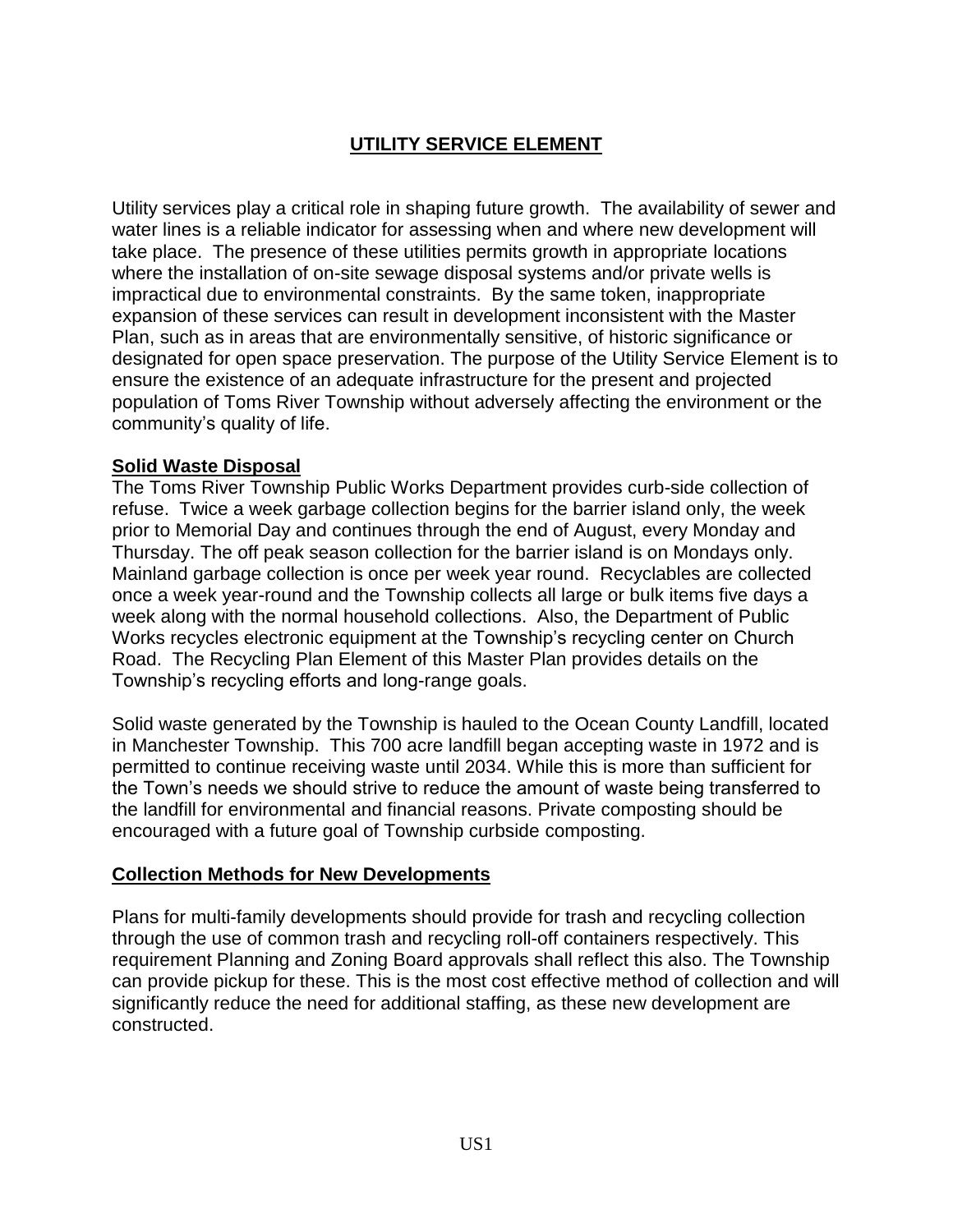#### **Water Service**

 $\overline{a}$ 

The Township has identified water service as an issue to be addressed on many fronts. The mainland is served by Suez Water Toms River and the barrier island utilizes New Jersey American Water.

Some areas of the Township still do not have public water, relying instead on private wells. Some of the shallow wells in the Township have questionable water quality because of pervasive ground water contamination. It is a goal of this Utility Services Element to make potable water available to all residents of the Township through a comprehensive water system that would accommodate not only future growth, but the ongoing needs of existing development.

Toms River Township is provided water service by four separate public water supply systems. Although New Jersey American Water Company serves the majority of residents in the state of New Jersey, the majority residents in Toms River Township Township, South Toms River Borough and Berkeley Township are provided potable water service through Suez Water. The Suez Water system utilizes 24 wells located in four different aquifers, namely the Kirkwood-Cohansey, the Piney Point, the Upper Magothy aquifer and the Middle Magothy aquifer. The supply wells, which range in depth from 50 to 1,875 feet in depth, supply customers with approximately 12 million gallons of water a day. In the summer months, during times of high demand, customers may also receive water from an interconnection with New Jersey American Water Company (NJAWC).

Capital improvement projects for Suez Water are focusing on main replacement programs, efficiency projects and incorporating smart technologies.

The projects are intended to work together to improve operations which will in turn improve water quality and pressures. The most notable project would be the recent North Dover Booster Pump Station which has increased pressures within the north western portion of the Township.

Suez Water provided 4.02 Billion Gallons of potable water in 2015. The average daily demand for this year was 11.03 MGD, with a peak daily demand of 14.04 MGD during the summer months and averaging 8.48 during the winter months. The facility services 120,000 total population and approximately 89,000 in Toms River. "Suez Water has also incorporated resiliency measures into their systems by adopting the US EPA Climate Resiliency Evaluation and Awareness Tool, a climate risk assessment and planning application for water, wastewater and stormwater utilities."<sup>1</sup>

<sup>1</sup> Heyer, Gruel and Associates *Toms River Sustainability and Resiliency Master Plan Update* October 2016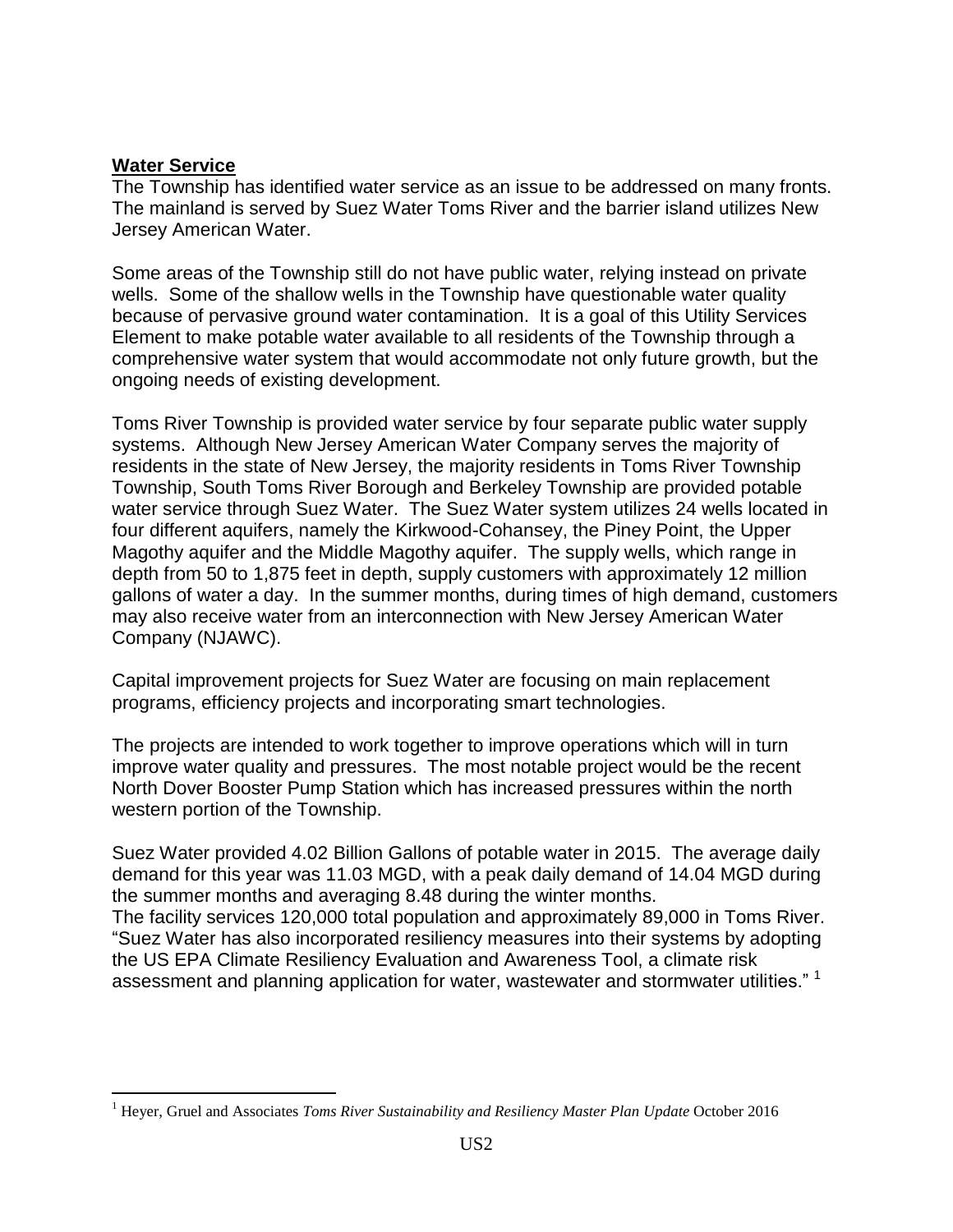

**Figure 1: The Windsor Park neighborhood of East Dover on the Barnegat Bay remains unserved by public water. These areas are identified for expansion of water service by the Suez Water Company.**

#### **Stormwater Management and Flood Control**

Certain of the older portions of Toms River Township residential areas to the south of Lakehurst Road, and the Gilford Park section, require updated drainage facilities. Hurricane Sandy which hit the coast of NJ in October of 2012 has also raised a number of issues with regards to flooding especially on the barrier island. It is the goal of Toms River to guide both the barrier island and the mainland towards a more resilient infrastructure both hard and green and also develop practical land use patterns while keeping in mind the flood prone areas since these areas are subject to frequent flooding from stormwater flows following heavy precipitation events. However, several sections of Toms River Township continue to experience flooding problems from less severe storm events and proximity to the ocean or the river.

Toms River Township is working to both monitor and correct areas of flooding throughout the Township. Each year, the Township includes drainage improvements as part of its Capital Improvement Program to address drainage and flooding issues that have been reported by residents. Also, as a preventive measure, the Department of Public Works routinely vacuums inlets prone to flooding and clears away fallen leaves during the autumn months.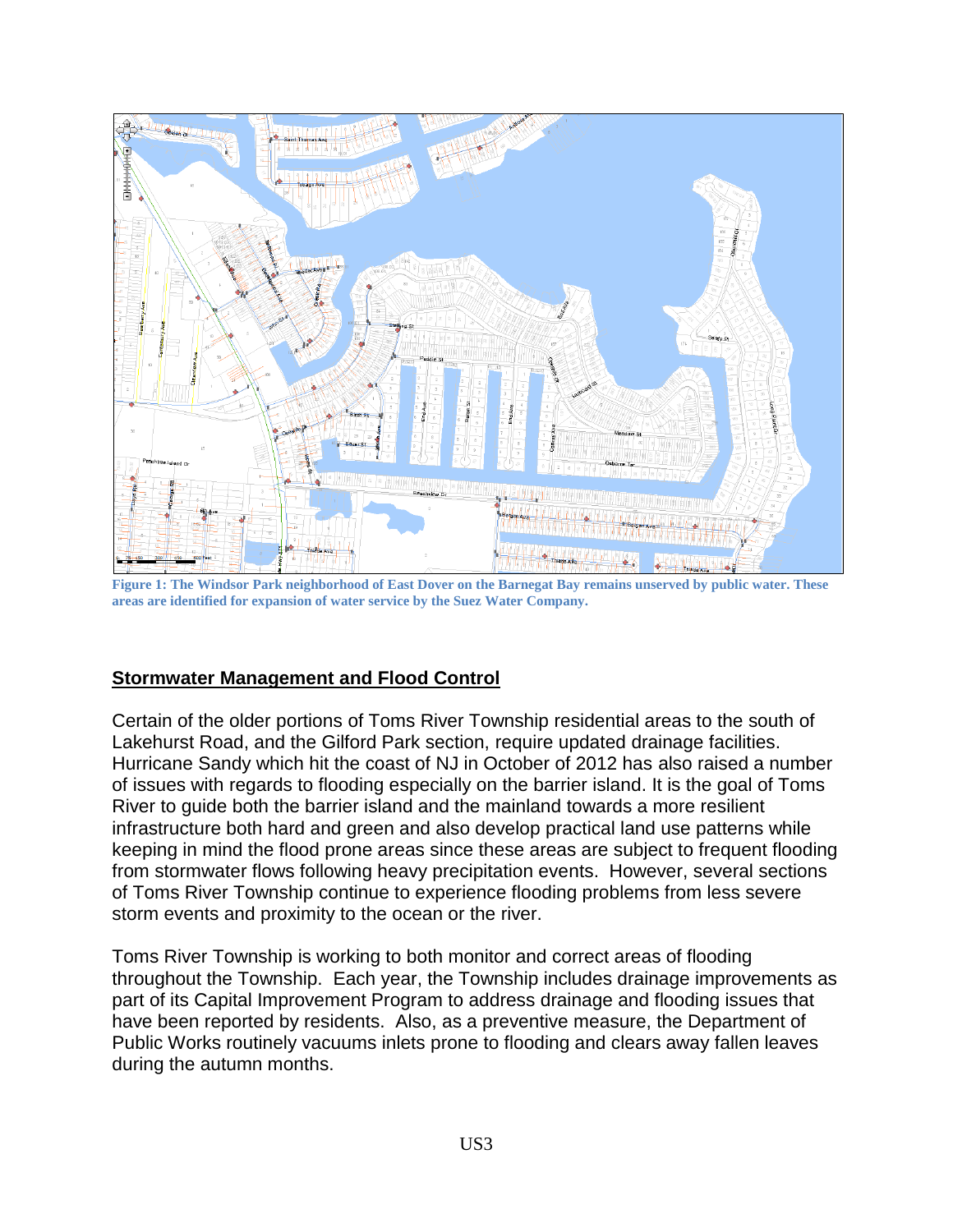There are current plans to elevate Washington Avenue on the barrier island since it is only 6 inches above sea level frequently floods during a full moon and high tide. Another planned road elevation is Creek Road in Windsor Park. The Downtown Circulation Plan, completed under a Post Sandy Phase 2 grant in 2016, also recommended that Herflicker Street be reconstructed through to Highlands Parkway and that it be elevated as a flood mitigation measure. The Township should consider elevating additional roads where there is repetitive flooding and where elevating the road would solve the flooding issue.

The Township will also seek to improve water quality as sites redevelop within Plan Endorsement Areas.

### **Groundwater Protection**

As the Township's potable water supply source is from private wells and water systems that utilize only wells, both present and future contamination of the Township's groundwater is of special concern. This concern stems from water being extracted past an aquifer's sustainable yield and the consequent saltwater intrusion that threatens the water supply if this process continues.

As wellhead protection relates to septic systems, the Ocean County Health Department is the sole authority that grants permits and inspects the septic systems within Toms River Township.

Yet another vital tool to protect groundwater is through the adoption of wellhead protection boundaries. The New Jersey Department of Environmental Protection (NJDEP) provides mapping of the wellhead protection areas for public supply wells in Toms River Township. According to the NJDEP, "A Well Head Protection Area (WHPA) in New Jersey is a map area calculated around a Public Community Water Supply (PCWS) well that delineates the horizontal extent of groundwater captured by a well pumping at a specific rate over a two, five and twelve-year period of time for unconfined wells….the confined wells each have a fifty foot radius delineated around them which serves as the wellhead protection area to be controlled by the water purveyor in accordance with the Safe Drinking Water Regulations (see NJAC 7:10-11.7(b) 1). The mapping, which was completed in response to the Safe Drinking Water Act Amendments of 1986 and 1996 as part of the Source Water Area Protection Program (SWAP), delineates four areas of protection that should be applied to public water supply wells in New Jersey. These four areas, which are defined on **Map 6**, are the first step in defining the sources of water to a public supply well. Within these areas, potential contamination will be assessed and appropriate monitoring will be undertaken as subsequent phases of the NJDEP SWAP program.

### **Sanitary Sewerage**

The Toms River Township Sewerage Authority was organized in 1949 with the responsibility of providing public sanitary sewerage facilities in Toms River Township. The authority's original treatment plant, which was located on the Toms River, now is occupied by the Toms River Township Park-and-Ride facility. Through time, this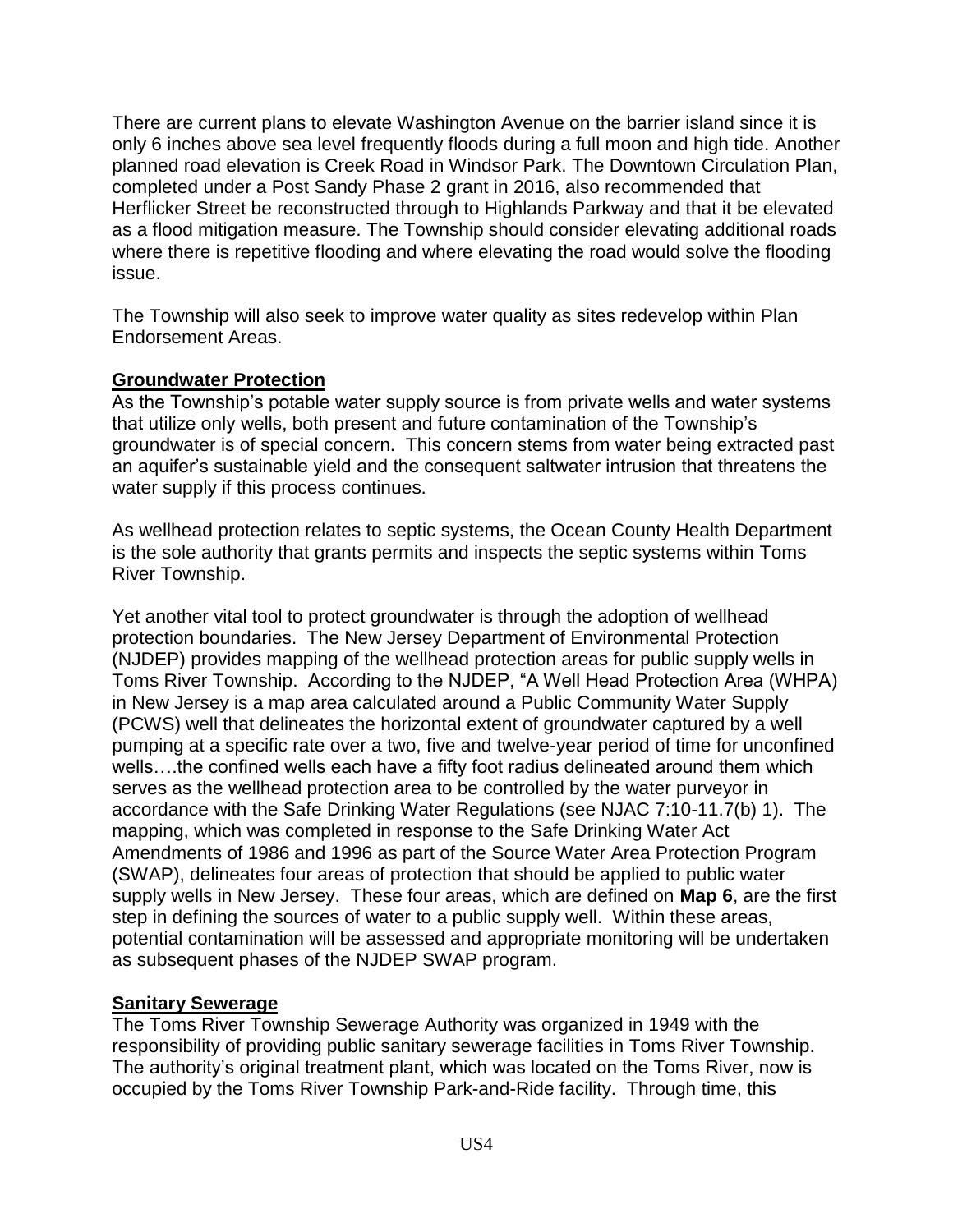authority has been incorporated as part of the Toms River Township Municipal Utilities Authority (TRMUA), which is responsible for sanitary sewerage service and maintenance.

The TRMUA has a customer base of 47,000 and maintains 644 miles of sewer pipe within the Township (209 of which are in the R.O.W.). The TRMUA is responsible for maintaining these lines and has thus developed a systematic program of upgrading and rehabilitating sewer lines throughout the Township. This program includes line replacement, manhole grouting, pipe joint grouting and lining of the entire 5.5 miles of the original system. However, the entire system discharges directly into the Ocean County regional system for treatment which is controlled and maintained by the Ocean County Utilities Authority (OCUA).

The Toms River Township Chapter of the Ocean County Wastewater Management Plan was adopted in December of 2015. The document describes the wastewater management system as follows:

"All existing development in Toms River is connected to the existing sewer system. Wastewater is collected through the Township's lateral lines. The municipal system connects to one of several OCUA lines which ultimately convey wastewater to OCUA's CWPCF in Berkeley Township.

In Toms River's oceanfront communities, two OCUA interceptors run along the two segments' bay shores, approaching a convergence point at the Dover-Ortley Beach Pump Station (CPS-19) near 8th and Washington Avenues. Also converging at this pump station is a force main which originates in the residential developments on Toms River's mainland near Goose Creek; it crosses under the Barnegat Bay carrying wastewater to the Dover-Ortley Beach Pump Station. From this station, a force main again crosses the Barnegat Bay, heading west, and emerges on the mainland along Beachview Drive. The main continues its westerly course until it reaches Roosevelt Avenue, at which point it turns south and splits into two forks which enter Island Heights Borough from the north and east. The line emerges from Island Heights as a single interceptor, flowing westward along the north bank of the Toms River. Along the way, the wastewater carried by this line passes through the Dover-Magnolia Avenue Pump Station (CPS-15). The interceptor converts to a force main in the vicinity of Cranmoor Drive, before reverting back to an interceptor on the western side of the Toms River Country Club. The interceptor then continues traveling west toward the Exit 81 interchange of the Garden State Parkway, where it converges with two other interceptors.

One of these two inland interceptors enters the municipality from Manchester Township's eastern corner, and runs south along the course of the Toms River. The second enters the municipality from Berkeley Township, traveling east along the railroad right-of-way which forms part of the boundary between Toms River and Berkeley Townships. These lines converge with the line approaching from the coast, then continue as a single interceptor flowing south along the Garden State Parkway and into Berkeley Township."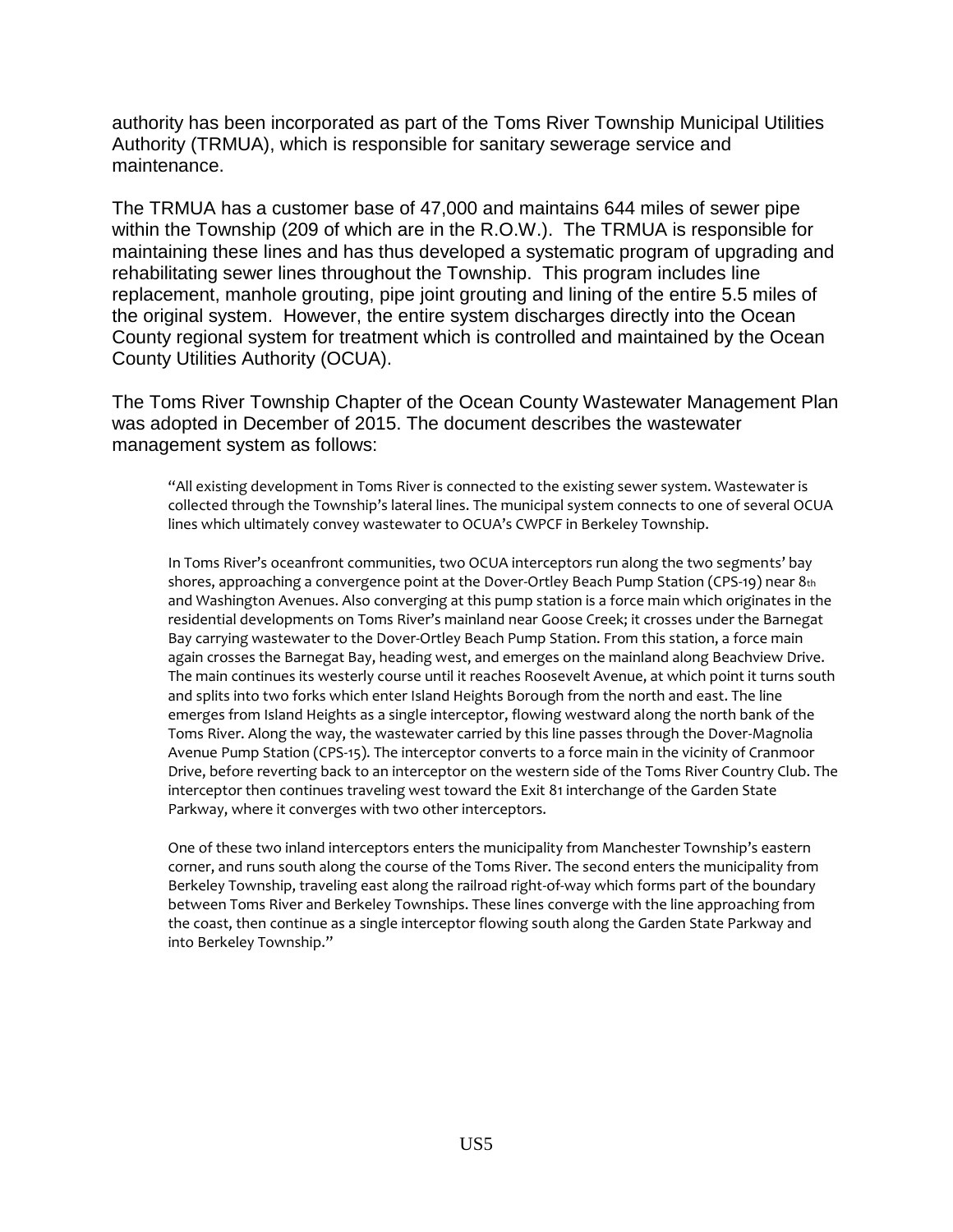

**Figure 2: Toms River Chapter of Ocean County Wastewater Management Plan Sewer Service Area Changes (2015)**



**Figure 3: Map of Sewer Service System - Ocean County Wastewater Management Plan - December, 2015**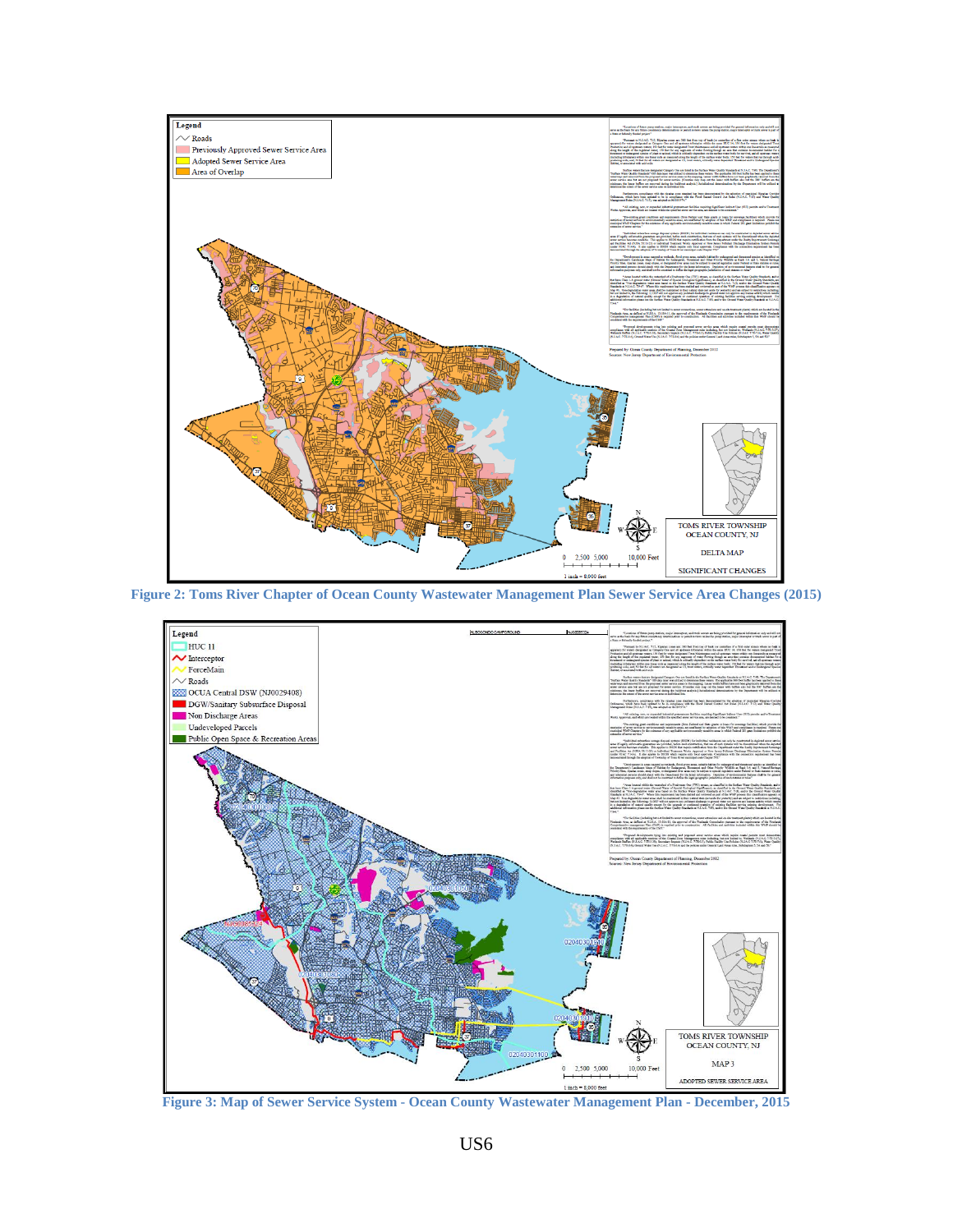The OCUA is a public entity charged with the management of Ocean County's wastewater services. The OCUA provides wastewater treatment services for industrial, commercial and residential users in Ocean County. This regional wastewater reclamation system operates three wastewater treatment facilities with a total combined capacity of eighty million (80) gallons per day. The collection system consists of forty (40) pumping stations, approximately two hundred (200) miles of force main and gravity lines and three ocean outfall lines which serve thirty-one (31) municipalities in Ocean County and five (5) municipalities in Monmouth County.

Toms River Township is served by the County's Central Water Pollution Control Facility (CWPCF). The treatment facility, which has been in operation since 1979, has a rated capacity of 32 million gallons per day (MGD). In 2015, the average daily flow at the plant was almost 21.4 MGD. After disinfection, treated effluent is discharged through a gravity outfall into the Atlantic Ocean approximately one mile offshore.

The anticipated improvements and/or needed upgrades to the Toms River MUA over the next ten years will include "curing in place" the lining of deteriorating pipes and manholes, remove and/or replace structurally flawed pipes and manholes, install supplemental/backup force mains at pump stations and to reconstruct or upgrade pump stations including mechanical and electrical equipment and instrumentation.

#### **Waste/Energy Management**

As fossil fuels and other natural resources continue to be extracted and utilized beyond their sustainable yield, both public utilities' infrastructure and their energy supply should be examined as part of any master planning effort. Toms River Township and Ocean County have been at the forefront of innovation as evidenced by the success of waste level reductions associated with the recycling program. However, it is imperative that ground-breaking green technologies continue to be explored to push the Township closer to an environmentally sustainable future.

### **Electricity**

Electricity is provided by JCP&L utilizing six substations within the Township, four of which are in or near a floodplain. Two of these substations are located on the barrier island, one on Washington Avenue and the other on Kittiwake Avenue and have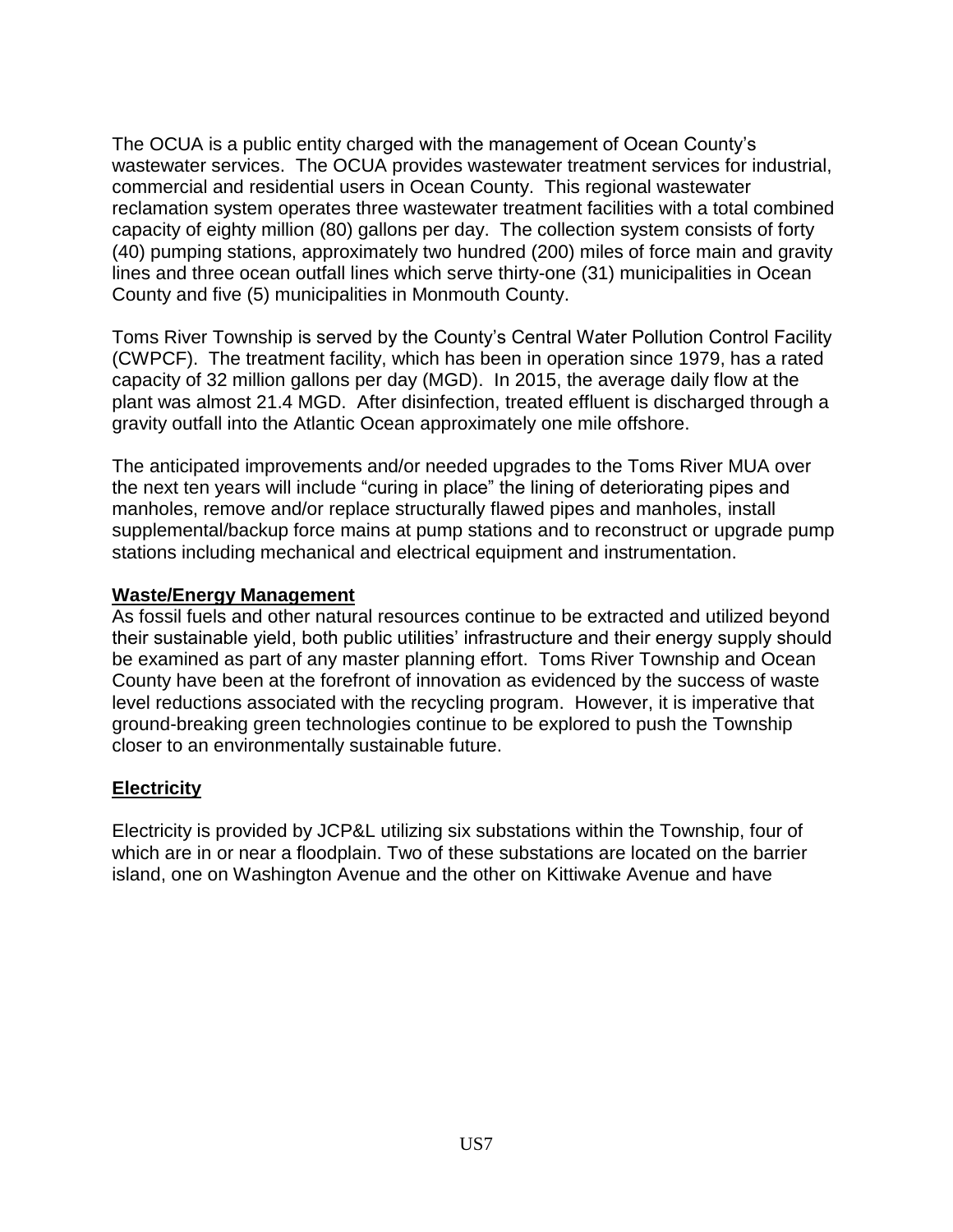recently been improved with wet proofing to help make them more resilient to flooding and therefore have limited interruption in service. The wetproofing consists of a 4' high HESCO flood barrier wall surrounding the interior of both substations. The Township worked with the utility company to make certain these measures were put in place as soon as possible.

The remaining two, at 2114 Route 37 and 322 West Water Street, should be prioritized for water-proofing.

## **Recommendations**

The following are recommendations to achieve the goals and objectives set forth in this Master Plan:

- 1. Provide for the alleviation of existing stormwater management and flooding problems through the implementation of both structural and non-structural Best Management Practices on new developments and incorporating these principles when retrofitting existing stormwater basins.
- 2. Prioritize the extension of public water and sewer infrastructure to all parts of the Township where development exists or is zoned for development especially within cores and centers as identified in 2016 Smart Growth Plan, particularly Route 37 East Highway Core, which contains the Coates Point Redevelopment Area $^2$
- 3. Follow national NFPA or ISO standards for water supply to ensure that all Toms River Township residents have adequate water supply and pressure.
- 4. Develop a program for the continued upgrading of the water system, such as replacing mains, adding wells or towers, and providing water to older areas of the Township that continue to get their water from wells.
- 5. Work with NJDEP to dredge lagoons to remove excess silting and debris when necessary.
- 6. Continue to plan and implement new utility infrastructure to replace aging and obsolete systems and to serve redevelopment areas. Supplement and/or convert to green infrastructure where feasible in order to reduce the

 $\overline{a}$ 

<sup>2</sup> Heyer, Gruel and Associates *Toms River Sustainability and Resiliency Master Plan* Update October 2016